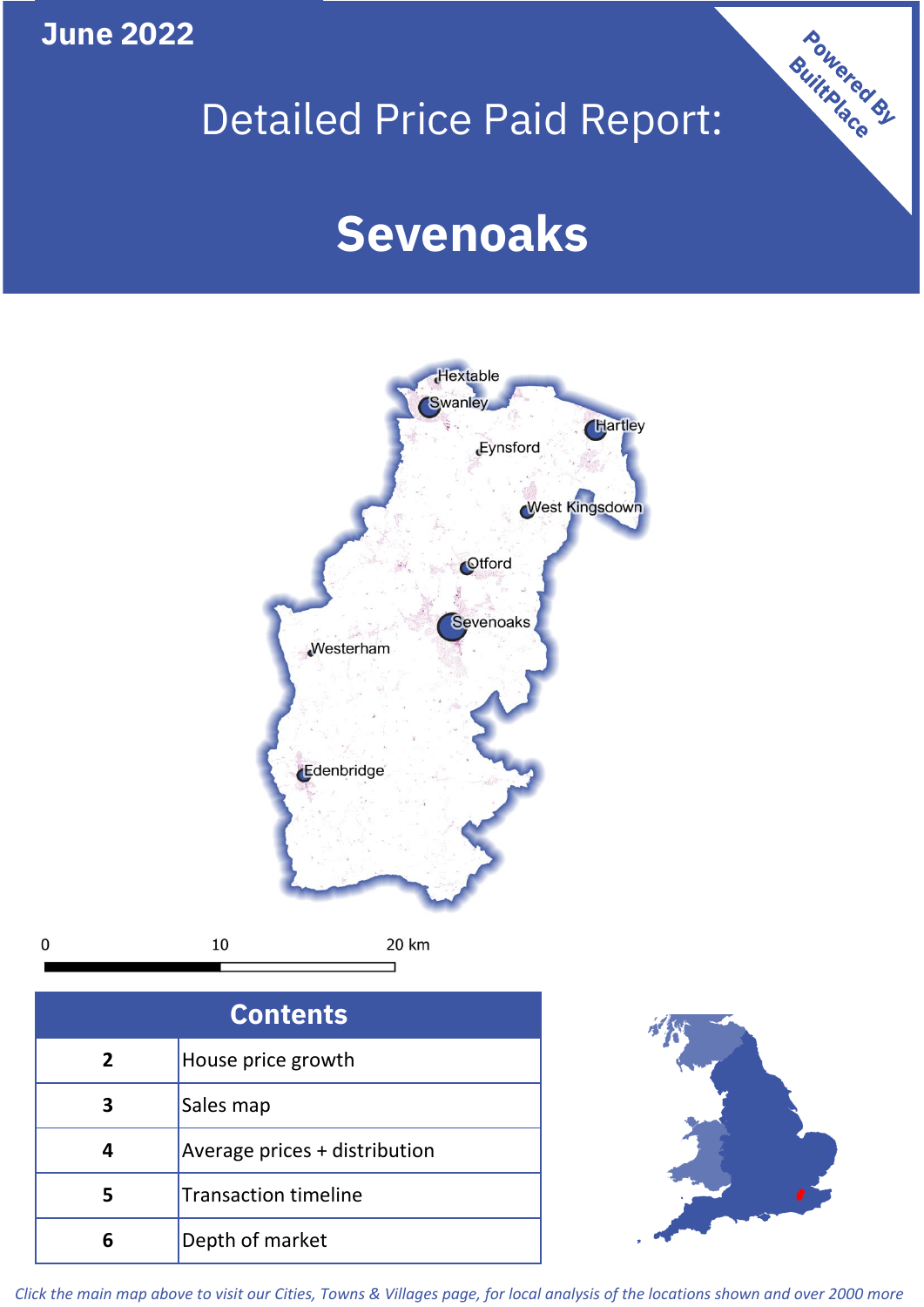### **Headline Data**

|                     | <b>Current level</b> | 3 month  | <b>Annual</b> | 5 year | 10 year |
|---------------------|----------------------|----------|---------------|--------|---------|
| <b>House prices</b> | £506,245             | 1.6%     | 9.3%          | 22.5%  | 76.7%   |
| <b>Transactions</b> | 1,910                | $-12.4%$ | 14.4%         | 3.1%   | 26.3%   |

## **House Price Growth (April 2022 data)**

#### *Annual Change in House Prices*



House prices in Sevenoaks grew by 9.3% in the 12 months to April 2022 (based on 3-month smoothed data). By comparison national house prices grew by 10.7% and prices in the South East grew by 11.5% over the same period.

Sevenoaks house prices are now 62.8% above their previous peak in 2007, compared to +60.7% for the South East and +52.9% across England.



#### *Year-To-Date Change in House Prices, December to April*

Local prices have grown by 2.1% in 2022 so far, compared to growth of 1.2% over the same period last year.

#### *Source: OS OpenData; UK House Price Index (Contains HM Land Registry data © Crown copyright)*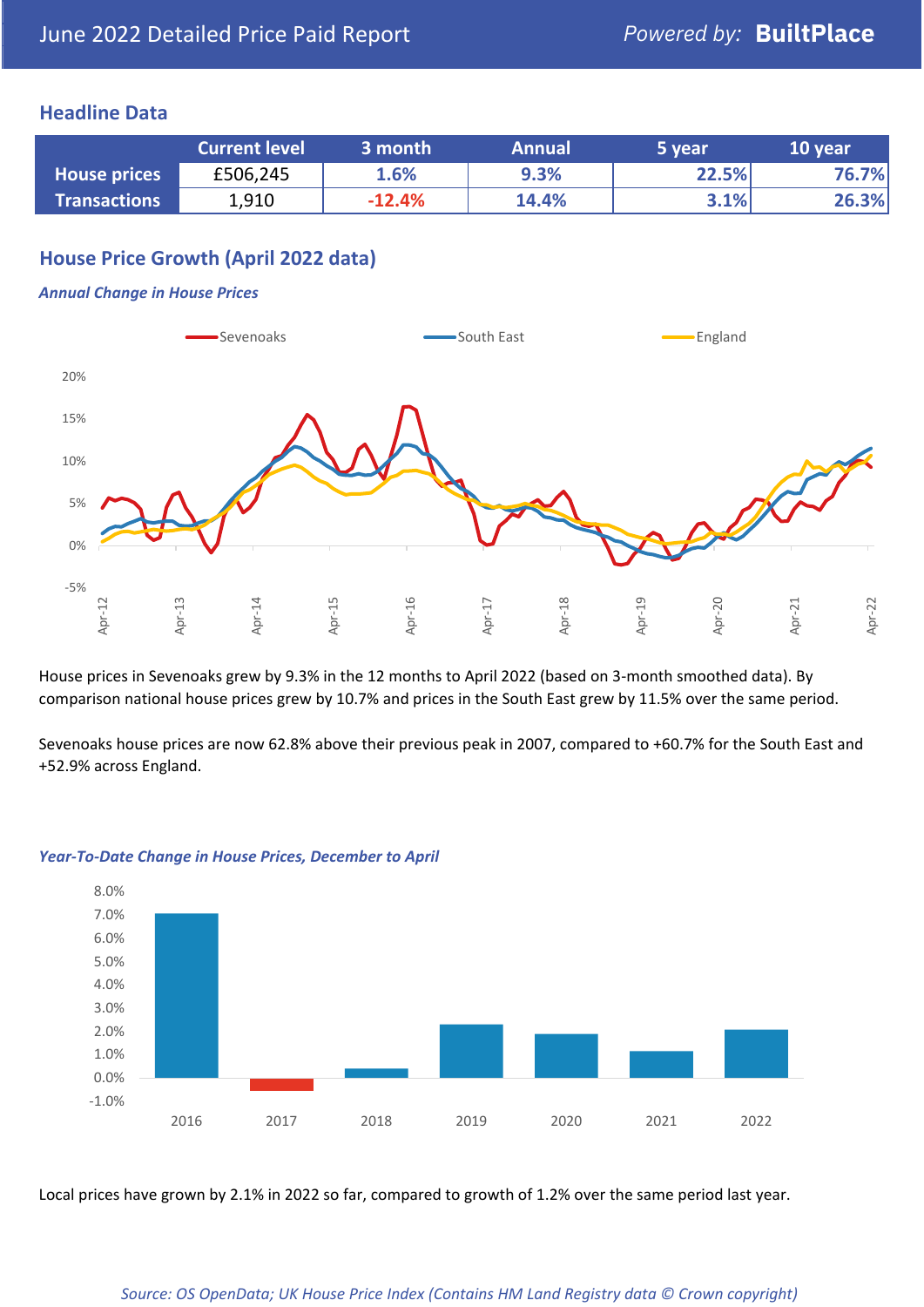## **House Price Map**

*12 months to April 2022*



*Each point is one postcode, coloured by the average value relative to all sales in this local authority (price bands are LA-specific quintiles).*

## **Map Key**

| Min      | <b>Max</b> |                            |
|----------|------------|----------------------------|
| Up to    | £309,000   | 1st quintile / lowest 20%  |
| £309,000 | £390,000   | 2nd quintile               |
| £390,000 | £522,000   | 3rd quintile               |
| £522,000 | £770,000   | 4th quintile               |
| £770,000 | and over   | 5th quintile / highest 20% |
|          |            |                            |

*Source: OS OpenData; UK House Price Index (Contains HM Land Registry data © Crown copyright)*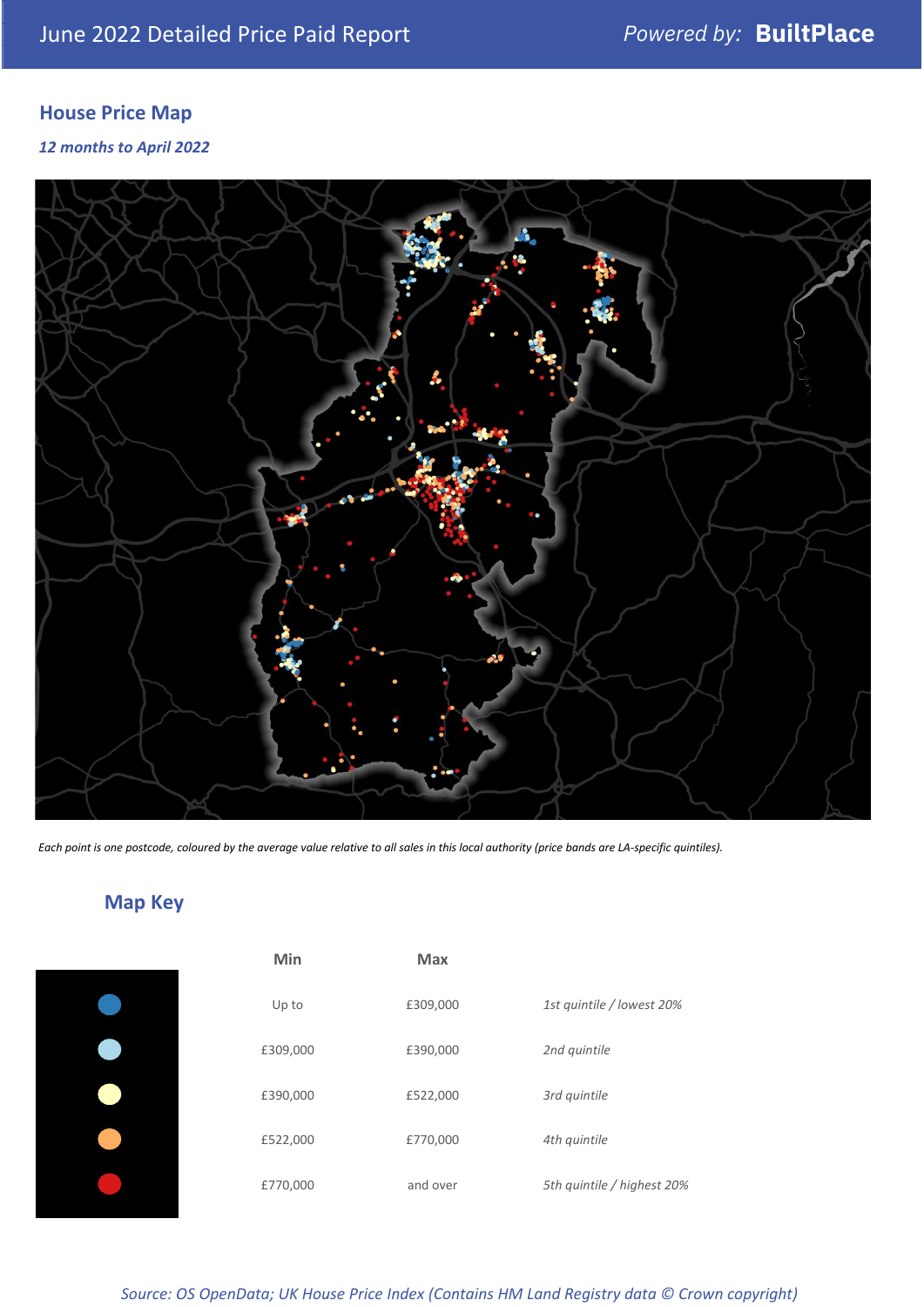## **Average House Price by Property Type**

### *12 months to April 2022*



|                 | <b>New</b>           | <b>Second hand</b> |  |
|-----------------|----------------------|--------------------|--|
| <b>Flat</b>     | £203,997             | £280,336           |  |
| <b>Terraced</b> | £547,786             | £372,075           |  |
| Semi-detached   | No recorded<br>sales | £619,711           |  |
| <b>Detached</b> | £684,995             | £1,000,484         |  |

## **House Price Distribution by Year**

*All properties, by price band and calendar year (2020 = year to date)*

|                    | 1997 | 2002 | 2007 | 2012 | 2017 | 2019 | 2020 |
|--------------------|------|------|------|------|------|------|------|
| <b>Under £100k</b> | 54%  | 9%   | 3%   | 2%   | 0%   | 0%   | 0%   |
| £100-200k          | 32%  | 48%  | 24%  | 22%  | 4%   | 3%   | 2%   |
| E200-300k          | 9%   | 22%  | 33%  | 29%  | 20%  | 14%  | 16%  |
| £300-400k          | 3%   | 9%   | 14%  | 14%  | 28%  | 25%  | 25%  |
| £400-500k          | 1%   | 5%   | 9%   | 11%  | 16%  | 17%  | 14%  |
| <b>£500k-1m</b>    | 1%   | 5%   | 14%  | 18%  | 24%  | 30%  | 33%  |
| £1-2m              | 0%   | 1%   | 3%   | 4%   | 6%   | 9%   | 10%  |
| <b>Over £2m</b>    | 0%   | 0%   | 0%   | 0%   | 1%   | 2%   | 1%   |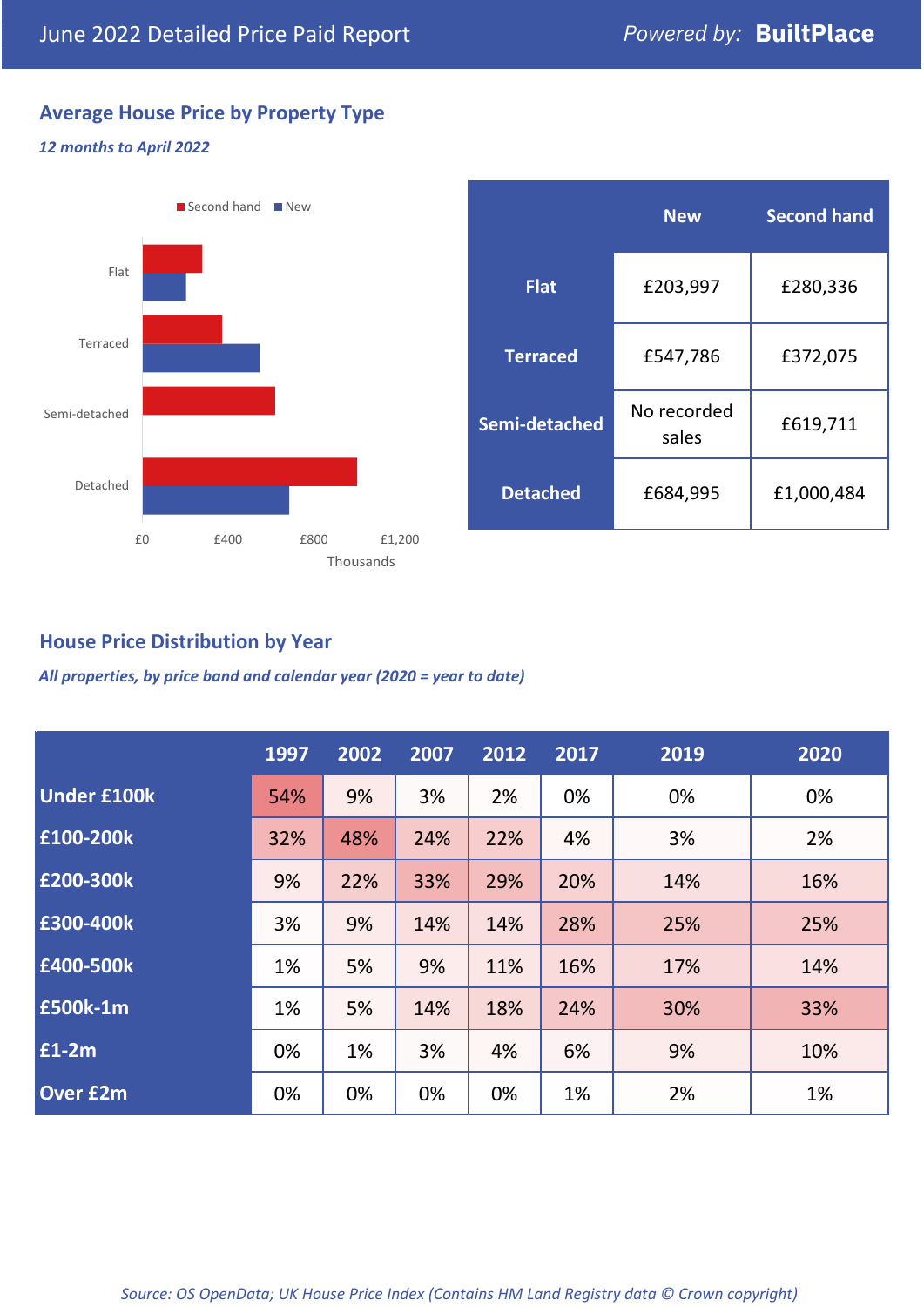## **Transactions (February 2022 data)**

*Annual Transactions, Indexed (2001-05 average = 100)*



There were 1,910 transactions in Sevenoaks during the 12 months to February 2022. This is 87% of the average from 2001-05 and suggests activity is below pre-downturn levels.

Transactions in Sevenoaks have fallen by 2.0% since 2014, compared to changes of -9.9% for South East and -7.7% for England.



#### *Cash and New Build Sales as % of Total, by Year*

*Note: The data on this page EXCLUDES transactions identified as transfers under a power of sale/repossessions, buy-to-lets (where they can be identified by a mortgage), and transfers to non-private individuals - i.e. it comprises only Land Registry 'A' data.*